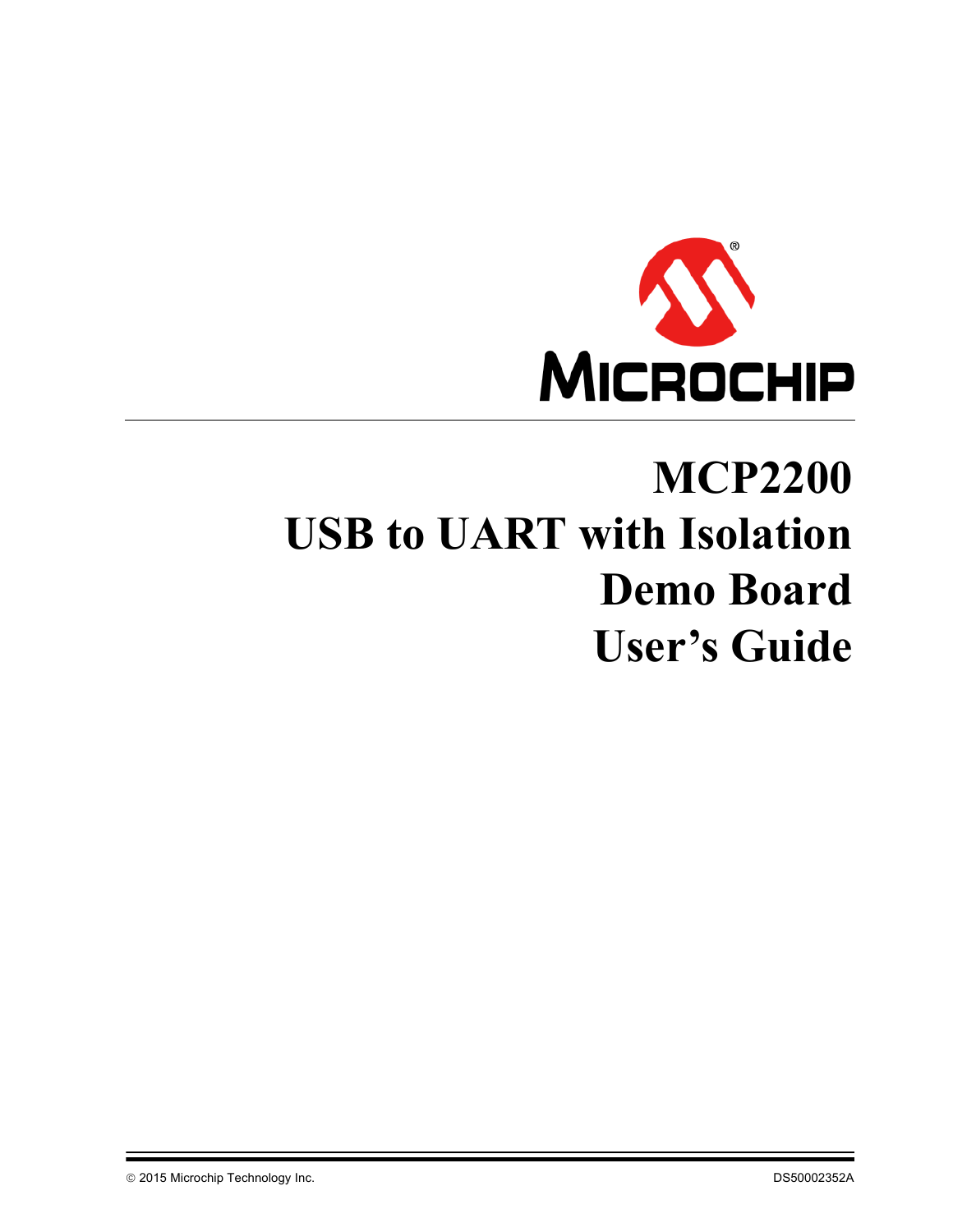#### **Note the following details of the code protection feature on Microchip devices:**

- Microchip products meet the specification contained in their particular Microchip Data Sheet.
- Microchip believes that its family of products is one of the most secure families of its kind on the market today, when used in the intended manner and under normal conditions.
- There are dishonest and possibly illegal methods used to breach the code protection feature. All of these methods, to our knowledge, require using the Microchip products in a manner outside the operating specifications contained in Microchip's Data Sheets. Most likely, the person doing so is engaged in theft of intellectual property.
- Microchip is willing to work with the customer who is concerned about the integrity of their code.
- Neither Microchip nor any other semiconductor manufacturer can guarantee the security of their code. Code protection does not mean that we are guaranteeing the product as "unbreakable."

Code protection is constantly evolving. We at Microchip are committed to continuously improving the code protection features of our products. Attempts to break Microchip's code protection feature may be a violation of the Digital Millennium Copyright Act. If such acts allow unauthorized access to your software or other copyrighted work, you may have a right to sue for relief under that Act.

Information contained in this publication regarding device applications and the like is provided only for your convenience and may be superseded by updates. It is your responsibility to ensure that your application meets with your specifications. MICROCHIP MAKES NO REPRESENTATIONS OR WARRANTIES OF ANY KIND WHETHER EXPRESS OR IMPLIED, WRITTEN OR ORAL, STATUTORY OR OTHERWISE, RELATED TO THE INFORMATION, INCLUDING BUT NOT LIMITED TO ITS CONDITION, QUALITY, PERFORMANCE, MERCHANTABILITY OR FITNESS FOR PURPOSE**.** Microchip disclaims all liability arising from this information and its use. Use of Microchip devices in life support and/or safety applications is entirely at the buyer's risk, and the buyer agrees to defend, indemnify and hold harmless Microchip from any and all damages, claims, suits, or expenses resulting from such use. No licenses are conveyed, implicitly or otherwise, under any Microchip intellectual property rights.

### **QUALITY MANAGEMENT SYSTEM CERTIFIED BY DNV**   $=$  **ISO/TS 16949**  $=$

#### **Trademarks**

The Microchip name and logo, the Microchip logo, dsPIC, FlashFlex, flexPWR, JukeBlox, KEELOQ, KEELOQ logo, Kleer, LANCheck, MediaLB, MOST, MOST logo, MPLAB, OptoLyzer, PIC, PICSTART, PIC32 logo, RightTouch, SpyNIC, SST, SST Logo, SuperFlash and UNI/O are registered trademarks of Microchip Technology Incorporated in the U.S.A. and other countries.

The Embedded Control Solutions Company and mTouch are registered trademarks of Microchip Technology Incorporated in the U.S.A.

Analog-for-the-Digital Age, BodyCom, chipKIT, chipKIT logo, CodeGuard, dsPICDEM, dsPICDEM.net, ECAN, In-Circuit Serial Programming, ICSP, Inter-Chip Connectivity, KleerNet, KleerNet logo, MiWi, MPASM, MPF, MPLAB Certified logo, MPLIB, MPLINK, MultiTRAK, NetDetach, Omniscient Code Generation, PICDEM, PICDEM.net, PICkit, PICtail, RightTouch logo, REAL ICE, SQI, Serial Quad I/O, Total Endurance, TSHARC, USBCheck, VariSense, ViewSpan, WiperLock, Wireless DNA, and ZENA are trademarks of Microchip Technology Incorporated in the U.S.A. and other countries.

SQTP is a service mark of Microchip Technology Incorporated in the U.S.A.

Silicon Storage Technology is a registered trademark of Microchip Technology Inc. in other countries.

GestIC is a registered trademarks of Microchip Technology Germany II GmbH & Co. KG, a subsidiary of Microchip Technology Inc., in other countries.

All other trademarks mentioned herein are property of their respective companies.

© 2015, Microchip Technology Incorporated, Printed in the U.S.A., All Rights Reserved.

ISBN: 978-1-63277-264-0

*Microchip received ISO/TS-16949:2009 certification for its worldwide headquarters, design and wafer fabrication facilities in Chandler and Tempe, Arizona; Gresham, Oregon and design centers in California and India. The Company's quality system processes and procedures are for its PIC® MCUs and dsPIC® DSCs, KEELOQ® code hopping devices, Serial EEPROMs, microperipherals, nonvolatile memory and analog products. In addition, Microchip's quality system for the design and manufacture of development systems is ISO 9001:2000 certified.*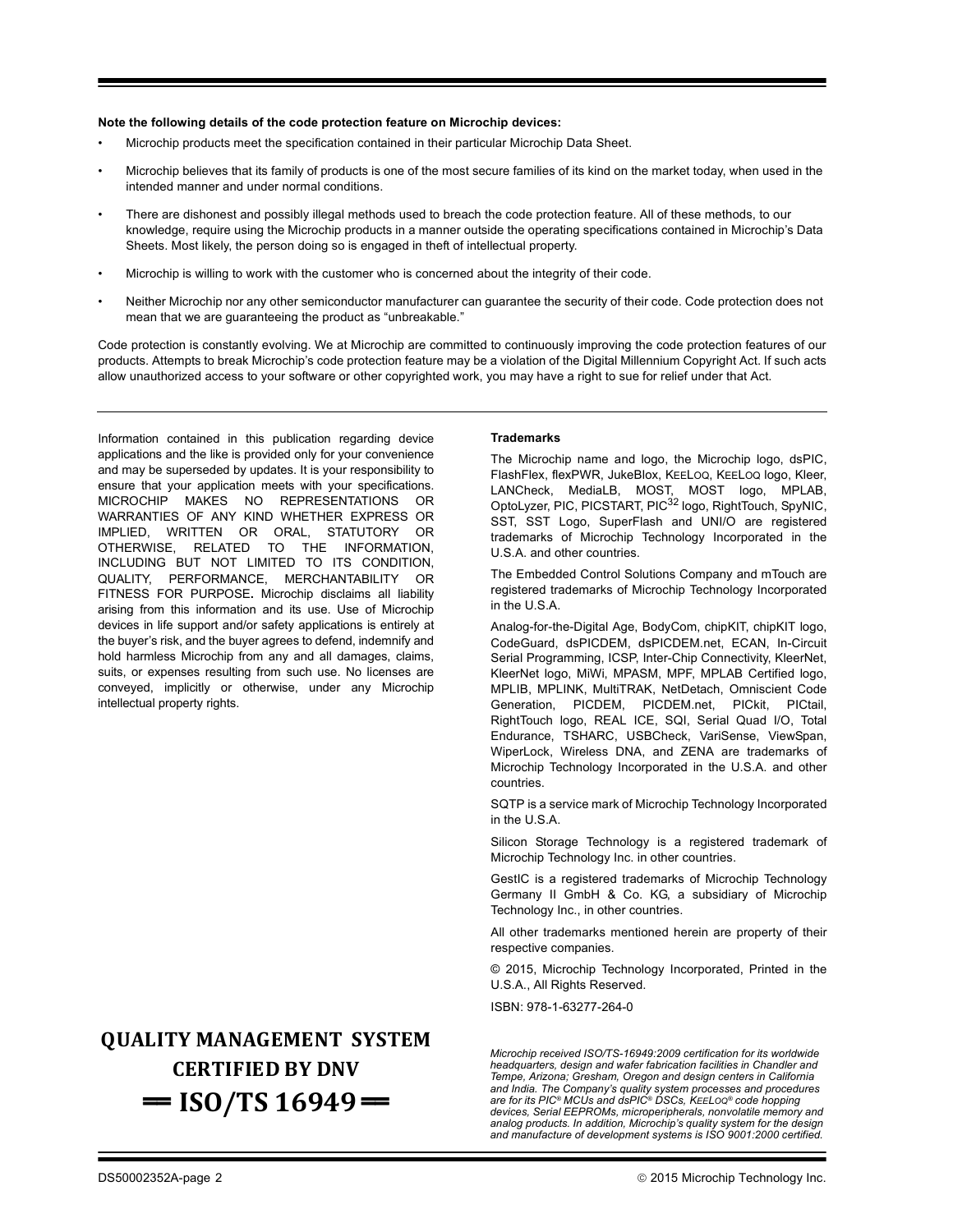#### **Object of Declaration: MCP2200 USB to UART with Isolation Demo Board**

**EU Declaration of Conformity** 

#### Manufacturer: Microchip Technology Inc. 2355 W. Chandler Blvd. Chandler, Arizona, 85224-6199 **USA**

This declaration of conformity is issued by the manufacturer.

The development/evaluation tool is designed to be used for research and development in a laboratory environment. This development/evaluation tool is not intended to be a finished appliance, nor is it intended for incorporation into finished appliances that are made commercially available as single functional units to end users. This development/evaluation tool complies with EU EMC Directive 2004/108/EC and as supported by the European Commission's Guide for the EMC Directive 2004/108/EC  $(8<sup>th</sup>$  February 2010).

This development/evaluation tool complies with EU RoHS2 Directive 2011/65/EU.

This development/evaluation tool, when incorporating wireless and radio-telecom functionality, is in compliance with the essential requirement and other relevant provisions of the R&TTE Directive 1999/5/EC and the FCC rules as stated in the declaration of conformity provided in the module datasheet and the module product page available at www.microchip.com.

For information regarding the exclusive, limited warranties applicable to Microchip products, please see Microchip's standard terms and conditions of sale, which are printed on our sales documentation and available at www.microchip.com.

Signed for and on behalf of Microchip Technology Inc. at Chandler, Arizona, USA

Carlson

Derek Carlson **VP Development Tools** 

<u>12 - Sep - 14</u>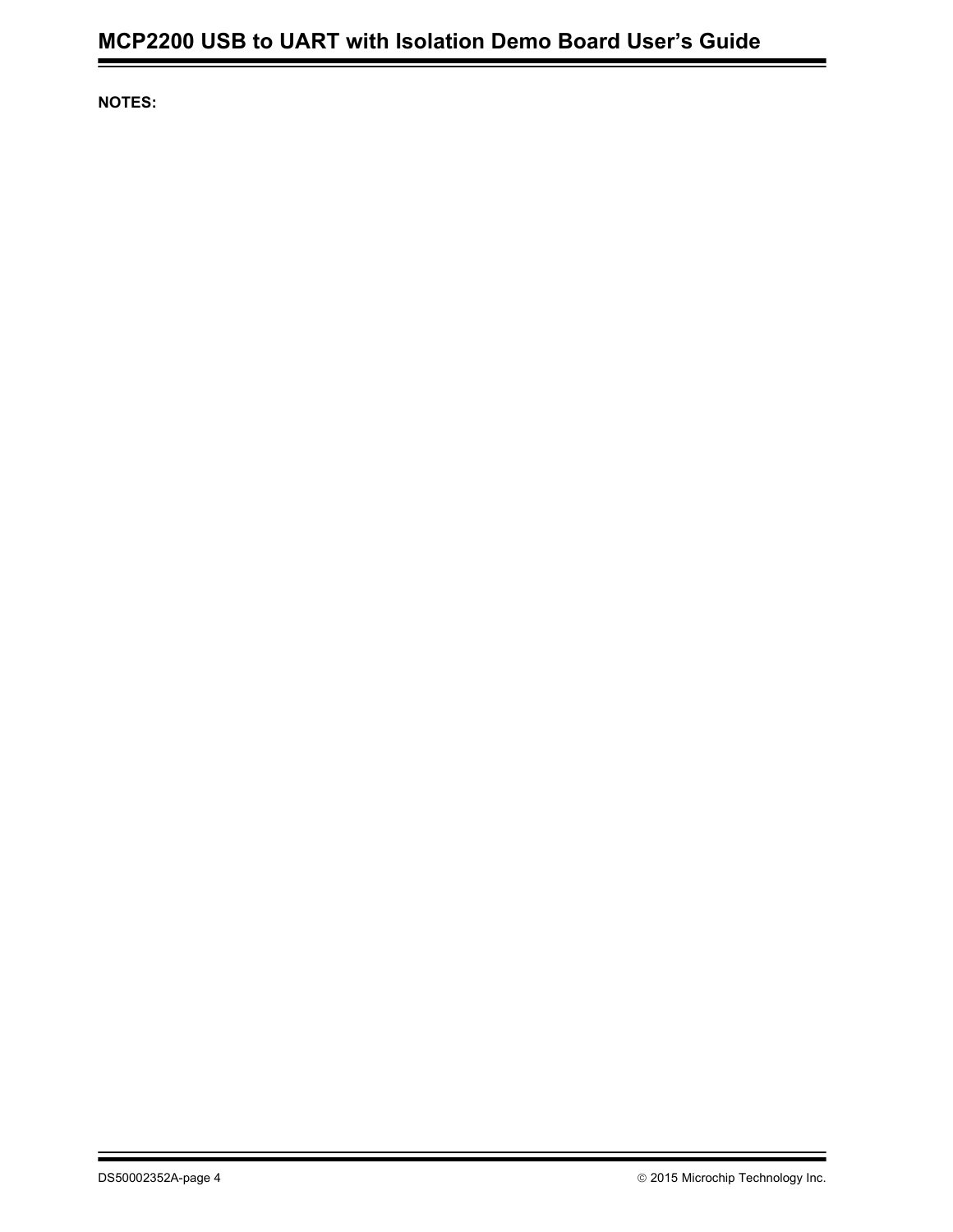

### **Table of Contents**

| <b>Chapter 1. Product Overview</b>                                                                                 |  |
|--------------------------------------------------------------------------------------------------------------------|--|
|                                                                                                                    |  |
| 1.2 What is the MCP2200 USB to UART with Isolation                                                                 |  |
| 1.3 What the MCP2200 USB to UART with Isolation                                                                    |  |
| <b>Chapter 2. Installation and Operation</b>                                                                       |  |
|                                                                                                                    |  |
|                                                                                                                    |  |
|                                                                                                                    |  |
| <b>Appendix A. Schematics and Layouts</b>                                                                          |  |
|                                                                                                                    |  |
|                                                                                                                    |  |
|                                                                                                                    |  |
| A.4 Board – Top Copper (and according contract of the Board – Top Copper (and according continuum) and the Board B |  |
|                                                                                                                    |  |
| <b>Appendix B. Bill of Materials (BOM)</b>                                                                         |  |
|                                                                                                                    |  |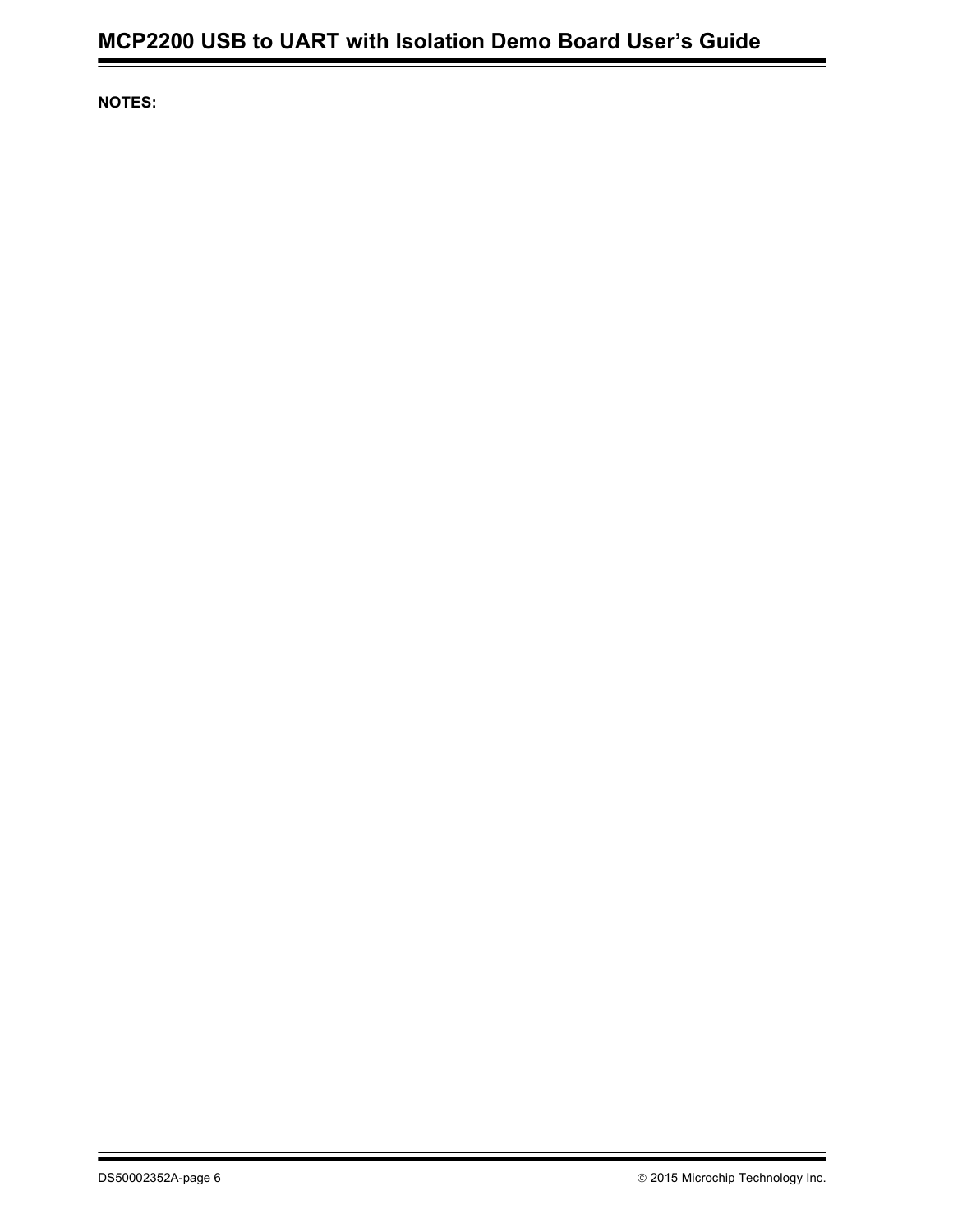<span id="page-6-0"></span>

### **Preface**

### **NOTICE TO CUSTOMERS**

**All documentation becomes dated, and this manual is no exception. Microchip tools and documentation are constantly evolving to meet customer needs, so some actual dialogs and/or tool descriptions may differ from those in this document. Please refer to our web site (www.microchip.com) to obtain the latest documentation available.**

**Documents are identified with a "DS" number. This number is located on the bottom of each page, in front of the page number. The numbering convention for the DS number is "DSXXXXXXXXA", where "XXXXXXXX" is the document number and "A" is the revision level of the document.**

**For the most up-to-date information on development tools, see the MPLAB® IDE online help. Select the Help menu, and then Topics to open a list of available online help files.**

### <span id="page-6-1"></span>**INTRODUCTION**

This chapter contains general information that will be useful to know before using the MCP2200 USB to UART with Isolation Demo Board. Items discussed in this chapter include:

- • [Document Layout](#page-6-2)
- • [Conventions Used in this Guide](#page-7-0)
- • [Recommended Reading](#page-8-0)
- • [The Microchip Web Site](#page-8-1)
- • [Customer Support](#page-8-2)
- • [Revision History](#page-8-3)

### <span id="page-6-2"></span>**DOCUMENT LAYOUT**

This document describes how to use the MCP2200 USB to UART with Isolation Demo Board as a development tool to emulate and debug firmware on a target board. The document is organized as follows:

- **[Chapter 1. "Product Overview"](#page-10-4)** Important information about the MCP2200 USB to UART with Isolation Demo Board.
- **[Chapter 2. "Installation and Operation"](#page-12-3)** This chapter includes a detailed description of each function of the demo board and instructions for how to begin using the board.
- **[Appendix A. "Schematics and Layouts"](#page-16-2)** Shows the schematic and layout diagrams for the MCP2200 USB to UART with Isolation Demo Board.
- **[Appendix B. "Bill of Materials \(BOM\)"](#page-20-1)** Lists the parts used to build the MCP2200 USB to UART with Isolation Demo Board.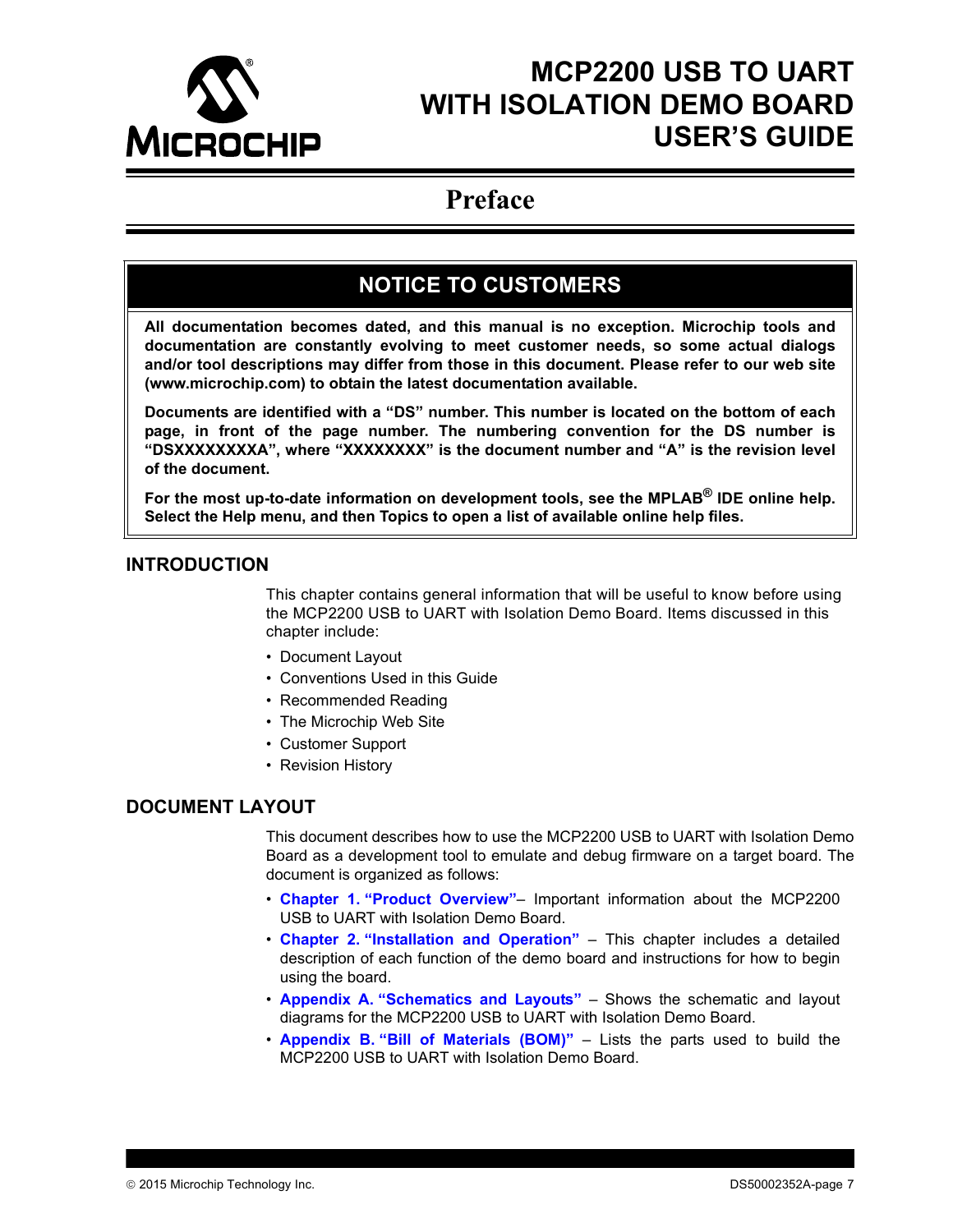### <span id="page-7-0"></span>**CONVENTIONS USED IN THIS GUIDE**

This manual uses the following documentation conventions:

#### **DOCUMENTATION CONVENTIONS**

| <b>Description</b>                                  | <b>Represents</b>                                                                                            | <b>Examples</b>                                   |  |  |
|-----------------------------------------------------|--------------------------------------------------------------------------------------------------------------|---------------------------------------------------|--|--|
| <b>Arial font:</b>                                  |                                                                                                              |                                                   |  |  |
| Italic characters                                   | Referenced books                                                                                             | MPLAB <sup>®</sup> IDE User's Guide               |  |  |
|                                                     | Emphasized text                                                                                              | is the only compiler                              |  |  |
| Initial caps                                        | A window                                                                                                     | the Output window                                 |  |  |
|                                                     | A dialog                                                                                                     | the Settings dialog                               |  |  |
|                                                     | A menu selection                                                                                             | select Enable Programmer                          |  |  |
| Quotes                                              | A field name in a window or<br>dialog                                                                        | "Save project before build"                       |  |  |
| Underlined, Italic text with<br>right angle bracket | A menu path                                                                                                  | File>Save                                         |  |  |
| <b>Bold characters</b>                              | A dialog button                                                                                              | Click OK                                          |  |  |
|                                                     | A tab                                                                                                        | Click the Power tab                               |  |  |
| N'Rnnnn                                             | A number in verilog format,<br>where N is the total number of<br>digits, R is the radix and n is a<br>digit. | 4'b0010, 2'hF1                                    |  |  |
| Text in angle brackets < >                          | A key on the keyboard                                                                                        | Press <enter>, <f1></f1></enter>                  |  |  |
| <b>Courier New font:</b>                            |                                                                                                              |                                                   |  |  |
| <b>Plain Courier New</b>                            | Sample source code                                                                                           | #define START                                     |  |  |
|                                                     | Filenames                                                                                                    | autoexec.bat                                      |  |  |
|                                                     | File paths                                                                                                   | $c:\mctan 8\nh$                                   |  |  |
|                                                     | Keywords                                                                                                     | asm, endasm, static                               |  |  |
|                                                     | Command-line options                                                                                         | $-Opa+, -Opa-$                                    |  |  |
|                                                     | <b>Bit values</b>                                                                                            | 0, 1                                              |  |  |
|                                                     | Constants                                                                                                    | $0 \times FF$ , 'A'                               |  |  |
| <b>Italic Courier New</b>                           | A variable argument                                                                                          | file.o, where file can be<br>any valid filename   |  |  |
| Square brackets []                                  | Optional arguments                                                                                           | mcc18 [options] file<br>[options]                 |  |  |
| Curly brackets and pipe<br>character: $\{  \}$      | Choice of mutually exclusive<br>arguments; an OR selection                                                   | errorlevel {0 1}                                  |  |  |
| Ellipses                                            | Replaces repeated text                                                                                       | var_name [,<br>var name]                          |  |  |
|                                                     | Represents code supplied by<br>user                                                                          | void main (void)<br>$\left\{ \right.$<br>$\ddots$ |  |  |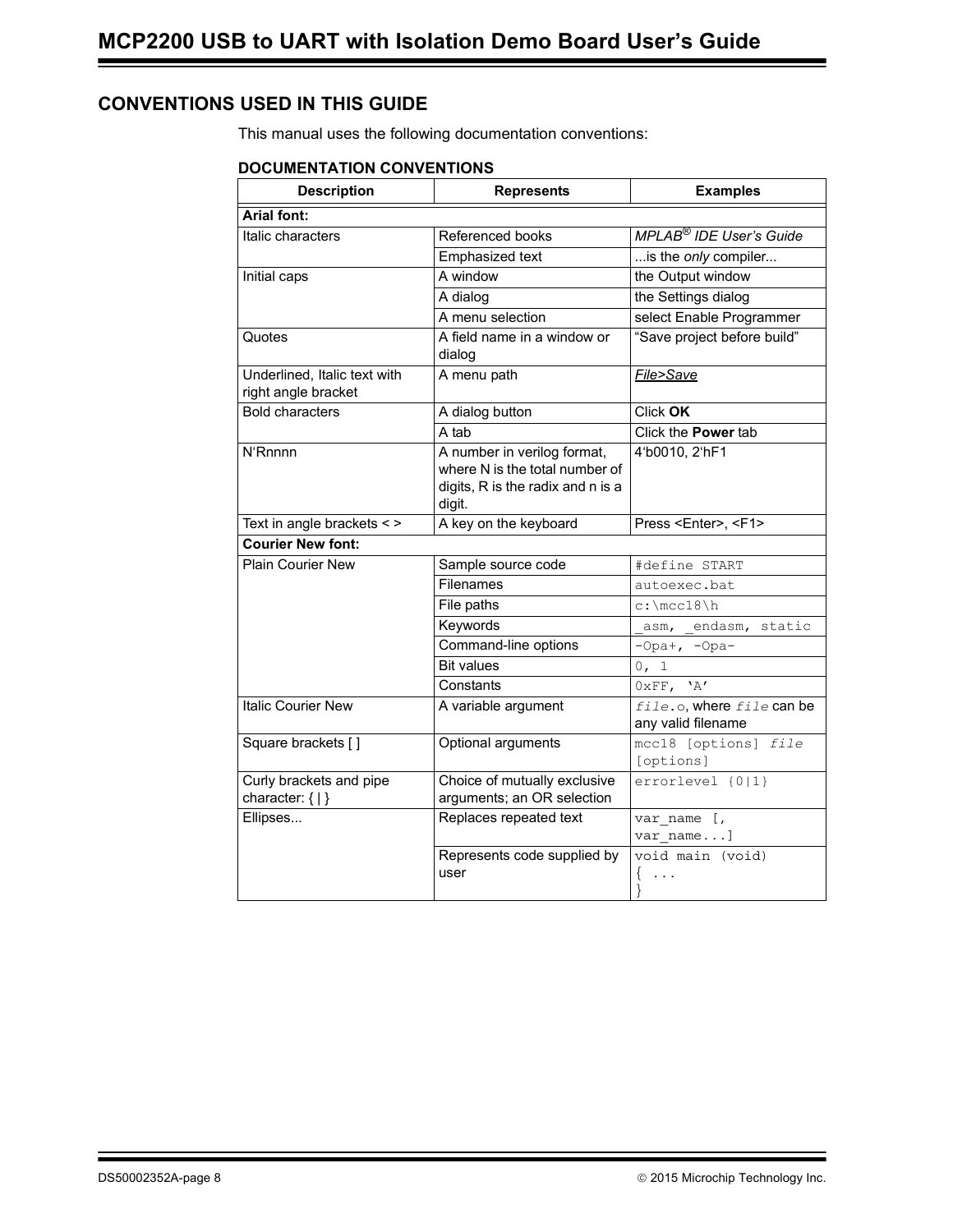### <span id="page-8-0"></span>**RECOMMENDED READING**

This user's guide describes how to use MCP2200 USB to UART with Isolation Demo Board. Another useful document is listed below. The following Microchip document is available and recommended as a supplemental reference resource:

**• MCP2200 Data Sheet -** *"USB 2.0 to UART Protocol Converter with GPIO"* **(DS22228)**

This data sheet provides detailed information regarding the MCP2200 product.

#### <span id="page-8-1"></span>**THE MICROCHIP WEB SITE**

Microchip provides online support via our web site at [www.microchip.com.](http://www.microchip.com) This web site is used as a means to make files and information easily available to customers. Accessible by using your favorite Internet browser, the web site contains the following information:

- **Product Support** Data sheets and errata, application notes and sample programs, design resources, user's guides and hardware support documents, latest software releases and archived software
- **General Technical Support** Frequently Asked Questions (FAQs), technical support requests, online discussion groups, Microchip consultant program member listing
- **Business of Microchip** Product selector and ordering guides, latest Microchip press releases, listing of seminars and events, listings of Microchip sales offices, distributors and factory representatives

### <span id="page-8-2"></span>**CUSTOMER SUPPORT**

Users of Microchip products can receive assistance through several channels:

- Distributor or Representative
- Local Sales Office
- Field Application Engineer (FAE)
- Technical Support

Customers should contact their distributor, representative or field application engineer (FAE) for support. Local sales offices are also available to help customers. A listing of sales offices and locations is included in the back of this document.

Technical support is available through the web site at:

<http://www.microchip.com/support>.

### <span id="page-8-3"></span>**REVISION HISTORY**

#### **Revision A (May 2015)**

Original release of this document.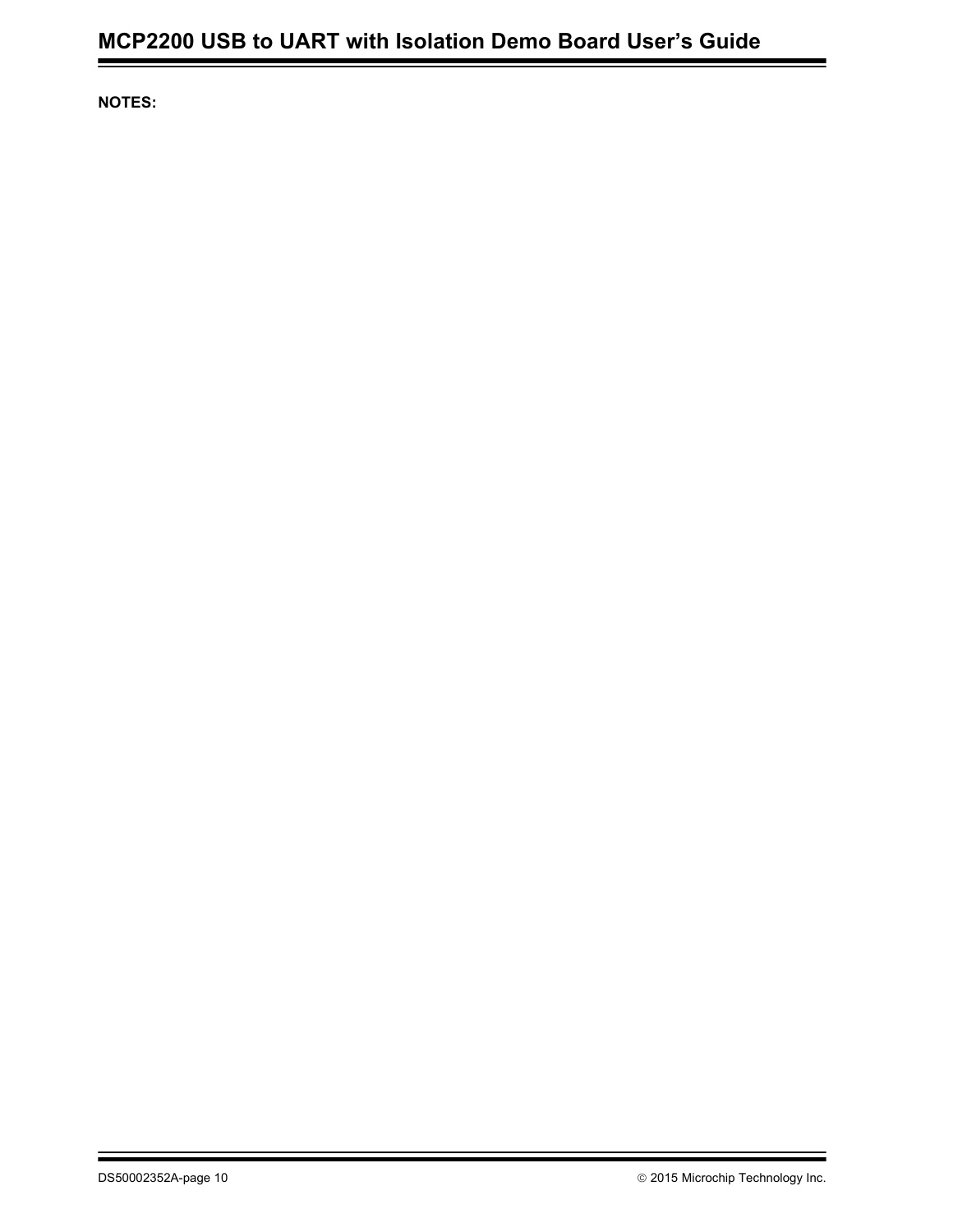

### <span id="page-10-4"></span>**Chapter 1. Product Overview**

### <span id="page-10-1"></span><span id="page-10-0"></span>**1.1 INTRODUCTION**

This chapter provides an overview of the MCP2200 USB to UART with Isolation Demo Board and covers the following topics:

- What is the MCP2200 USB to UART with Isolation Demo Board?
- What the MCP2200 USB to UART with Isolation Demo Board kit contains

### <span id="page-10-2"></span>**1.2 WHAT IS THE MCP2200 USB TO UART WITH ISOLATION DEMO BOARD?**

The MCP2200 USB to UART with Isolation Demo Board is a USB to UART development and evaluation board for the MCP2200 device. This board is powered from the host's USB port. Two of the MCP2200 GPIO pins (GP6 and GP7) are connected to LEDs used to indicate the USB to UART traffic when the associated pins are configured as TxLED and RxLED pins, respectively. The isolated side is powered externally with 3V to 5.5V. The board offers 3.75 kV AC of electrical isolation for power and UART signals.

Microchip Technology Inc. provides a software package to be used with this board that can be downloaded from Microchip's web site. This PC software is used to evaluate/demonstrate the MCP2200 as a Virtual Com Port (VCP) device. This software also allows custom device configurations.

A DLL is included to allow the development of the custom configurations and software applications to control the GPIOs, that can be downloaded from the product/board web page.

### <span id="page-10-3"></span>**1.3 WHAT THE MCP2200 USB TO UART WITH ISOLATION DEMO BOARD KIT CONTAINS**

The MCP2200 USB to UART with Isolation Demo Board kit includes:

- MCP2200 USB to UART with Isolation Demo Board (ADM00276)
- Mini USB Cable
- ABS Protective Case
- Important Information Sheet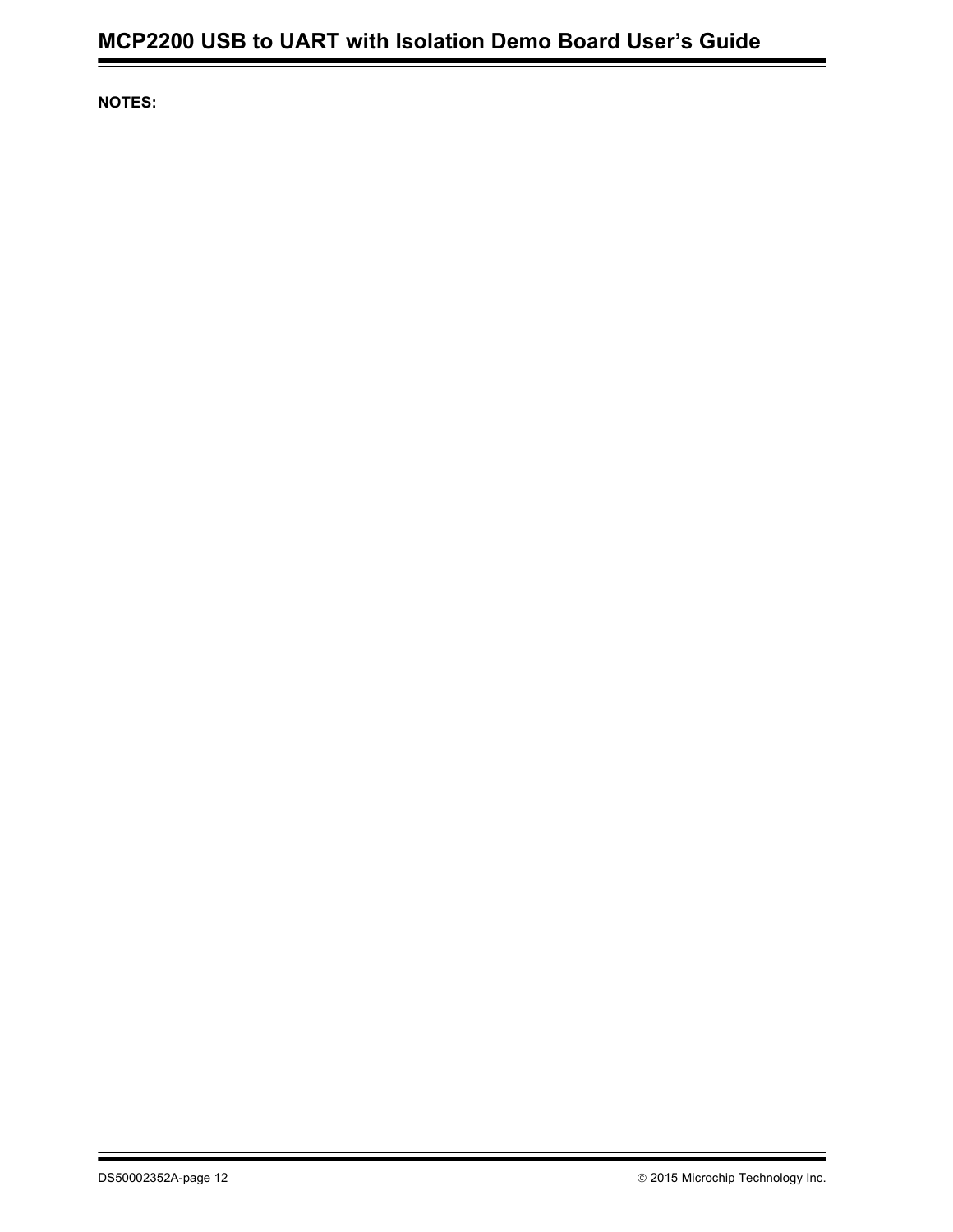

### <span id="page-12-3"></span>**Chapter 2. Installation and Operation**

### <span id="page-12-1"></span><span id="page-12-0"></span>**2.1 INTRODUCTION**

The MCP2200 USB to UART with Isolation Demo Board is designed to demonstrate the device in a VCP environment, where an electrical isolation is needed between the USB host and the targeted UART system.

The MCP2200 USB to UART with Isolation Demo Board has the following features:

- Dedicated Tx LED (green) and Rx LED (red) to indicate the USB to UART traffic
- Isolated power LED (green) that indicates the presence of power on the isolated side
- Mini USB connector
- 6-pin PICkit™ Serial header with the UART (Tx and Rx) signals and power signals  $(V_{DD}$  and GND)
- Isolated transceiver powered externally from the isolated side with 3V to 5.5V that can be used as a voltage level translator

### <span id="page-12-2"></span>**2.2 SOFTWARE SETUP**

To set up the board software, first download the support material (software and drivers) from the board's page on the Microchip web site.

- 1. Connect the board to a USB port on a Windows or Linux system. Wait for the operating system to detect and install the device.
- 2. For Linux machines, the driver installation is not required unless the support for USB CDC ACM class is not present. Please read the Linux Driver Readme file on the board's web page for more details.
- 3. For MAC OS read the MCP2200/MCP2221 Mac Driver Information from the product web page.
- 4. If required, the MCP2200 Configuration Utility software can be installed.
	- **Note 1:** [If the software fails to start and the message box indicates a "Code 10 error"](http://support.microsoft.com/kb/943198) message, a Microsoft update may be required. The update (KB943198) can be downloaded from http://support.microsoft.com/kb/943198.
		- **2:** The default VID is 0x04D8, licensed to Microchip. The default PID for the MCP2200 is 0x00DF. Changing the VID assumes you own a license from the USB consortium, while changing the PID assumes you have licensed one from Microchip.
		- **3:** Please consult the MCP2200 Windows Driver Readme document on the MCP2200 webpage for a complete list of known windows installation issues.



*FIGURE 2-1: MCP2200 USB to UART with Isolation Demo Board*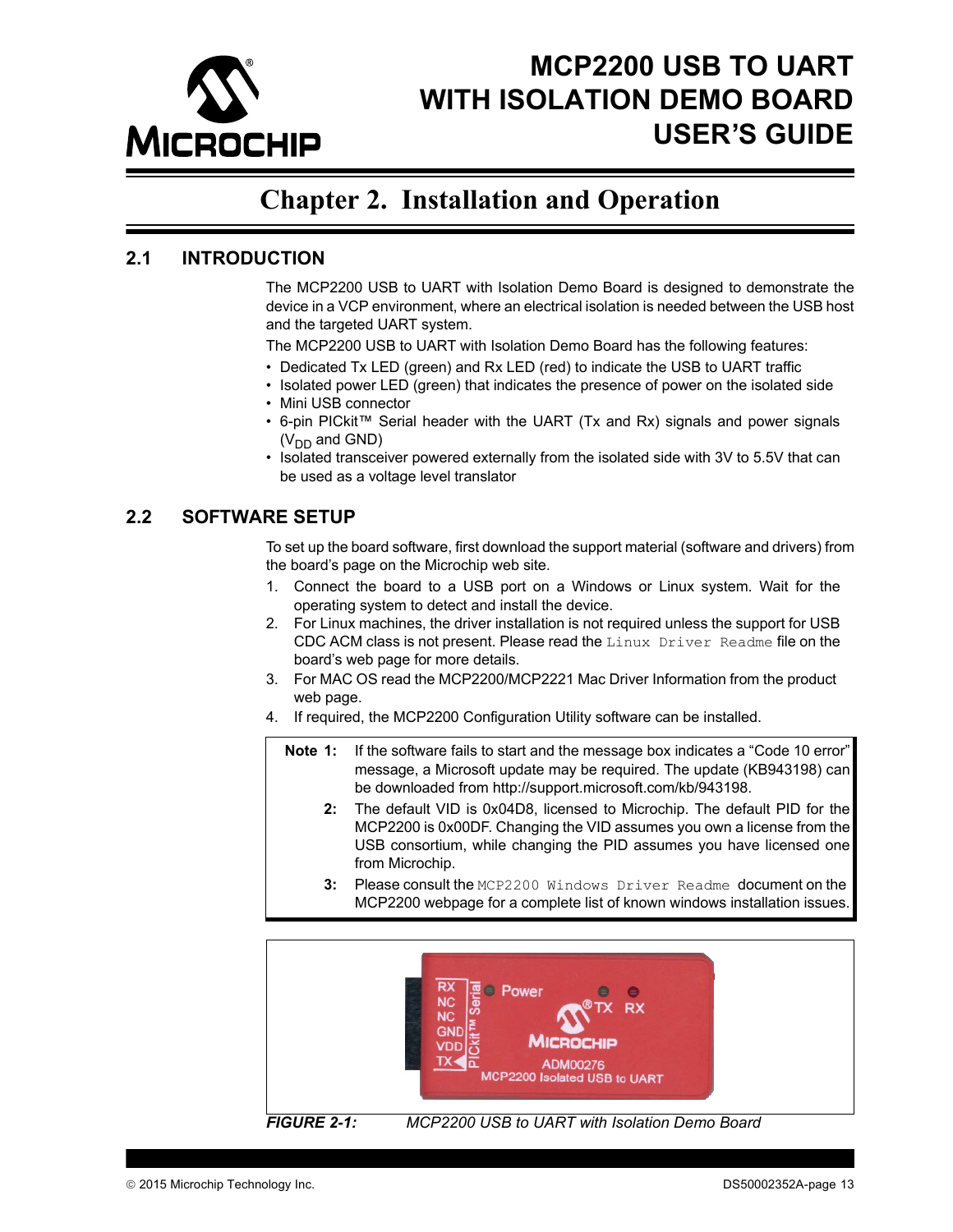### **2.3 SOFTWARE OPERATION**

The board operates as a USB to UART converter. In addition, the software can be used to control the I/O lines and set custom configurations.

#### **2.3.1 USB to UART Operation**

The board can be connected to a USB host and to a UART signal (or signals) of the targeted system. If the host application sends a "Set Line Coding" command (sets the UART baud rate), the MCP2200 will automatically switch to the correct baud rate.

MCP2200 supports the following UART data format: eight data bits, one stop bit, no parity. Setting other parameters than the supported ones will not return an error, but the board will still operate using eight data bits, one stop bit and no parity. The "no error return" behavior was chosen in order to prevent crashes from certain terminal software that cannot handle properly the rejection of the selected parameters.

#### **2.3.2 Configuration Software**

The PC software allows the user to evaluate functionality and set custom configurations. [Figure 2-2](#page-13-0) shows the main screen.

| File<br>Help                                                                    |                                                                                                                                                                                                                                                         |                                                                                                                                                     |  |
|---------------------------------------------------------------------------------|---------------------------------------------------------------------------------------------------------------------------------------------------------------------------------------------------------------------------------------------------------|-----------------------------------------------------------------------------------------------------------------------------------------------------|--|
| Output                                                                          |                                                                                                                                                                                                                                                         |                                                                                                                                                     |  |
| Write failed<br>Device Configured.<br><b>Writing VID/PID</b><br>Device Verified | Writing Manufacturer String Descriptor<br>Writing Product String Descriptor<br><b>Writing Configurations</b><br>Verifying Descriptor block<br>Verifying Manufacturer Descriptor block<br>Verifying Descriptor block<br>Verifying Default Settings block |                                                                                                                                                     |  |
| <b>String Descriptors</b><br>Manufacturer                                       | Microchip Technology Inc.                                                                                                                                                                                                                               |                                                                                                                                                     |  |
| Product                                                                         | MCP2200 USB Serial Port Emulator                                                                                                                                                                                                                        |                                                                                                                                                     |  |
| Vendor ID:<br>Product ID:<br>Baud Rate:                                         | <b>New</b><br>Using<br>Ox04D8<br>0x04D8<br>0x00DF<br>$\vert$ 0x00DF<br>19200                                                                                                                                                                            | ▿<br>Enable Tx/Rx LEDs<br>Enable CTS/RTS Pins<br>Update<br>VID/PID<br>Enable USBCFG Pin<br>Enable Suspend Pin<br><b>Invert UART Polarity (UPOL)</b> |  |
| <b>10 Config:</b>                                                               | 00111111<br>Output Default: 00000000                                                                                                                                                                                                                    | <b>LED</b> Function<br><b>Blink Duration</b><br><b>Blink LEDs</b><br>G<br>$\odot$ 100 ms<br>$C_{1}$ 200 ms<br>$\heartsuit$ Toggle LEDs              |  |
|                                                                                 | Configure                                                                                                                                                                                                                                               | Reset to Default                                                                                                                                    |  |

<span id="page-13-0"></span>*FIGURE 2-2: Main Software Screen*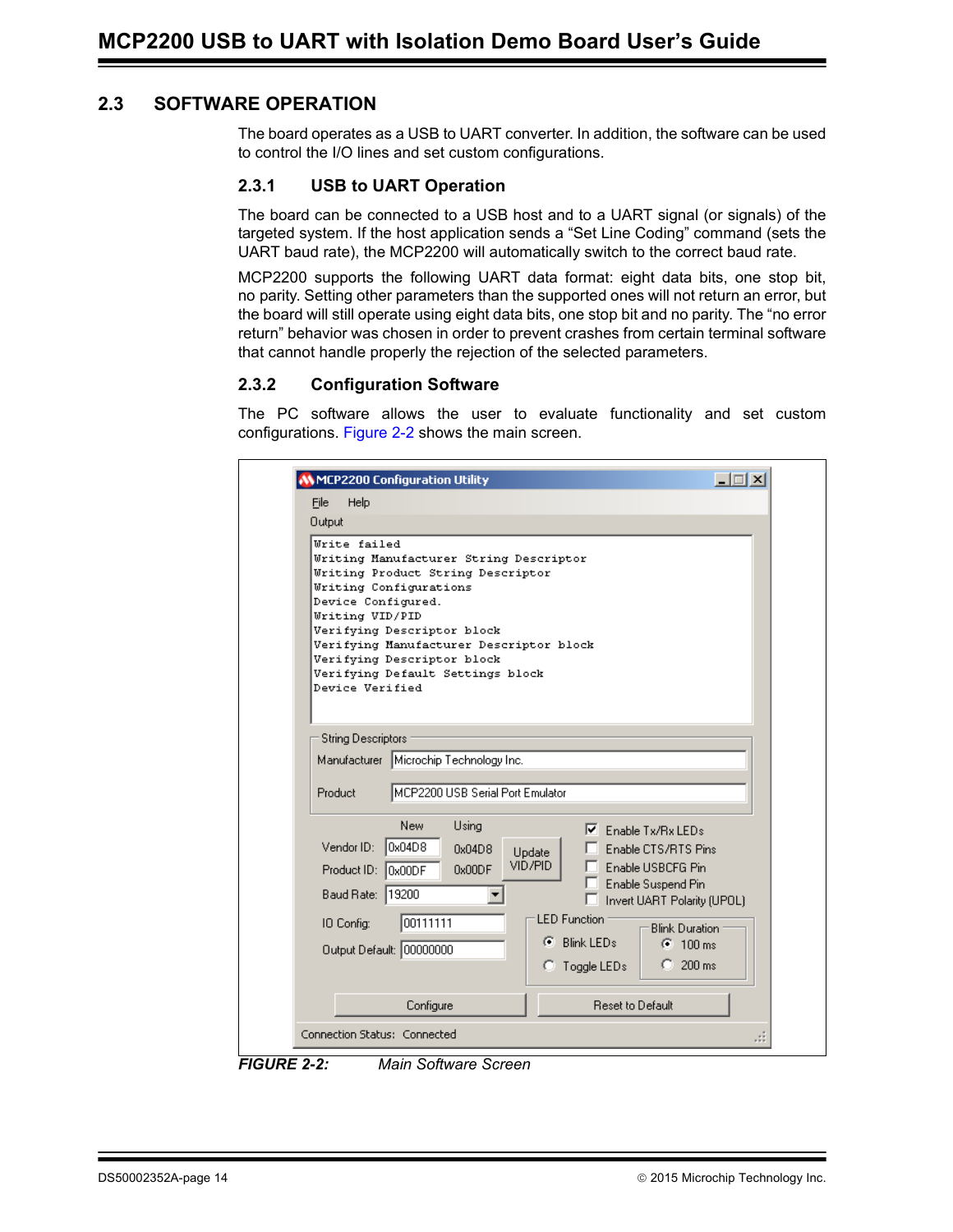The software is designed to help in the development of custom configurations. The following functionalities can be modified to meet the custom/user's requirements:

- **Vendor ID (VID) and Product ID (PID):** The default VID is 0x04D8, which is assigned to Microchip by the USB IF. The VID can be changed to another VID if authorized by the owner of the assignment. Contact the USB IF for more information. The default PID for the MCP2200 device is 0x00DF and can be used "as-is". Microchip's Vendor ID can be sublicensed by obtaining a new Product ID from Microchip Technology Inc. See the product or board page for link and instructions to the sublicensing agreement. This is required only if the Microchip's Vendor ID is used. Changing the Vendor ID to another assigned and authorized VID does not require any sublicensing from Microchip.
- **Baud rate:** A pull-down box allows a selection of the most commonly used baud rates.
- **I/O Config:** This function is a binary 8-bit value that configures the I/O port to input (logic '1') or output (logic '0').
- **Output Default:** It is the default value for the port pins configured as output. This is also an 8-bit binary value.
- **Tx/Rx LEDs:** By checking this box, the LED functions are enabled on GP6 and GP7. The "LED Function" and "Blink Duration" must be configured.
- **Hardware Flow Control:** This function enables the RTS and CTS pins for UART handshaking. Not used on this board since the pins are not connected.
- **USBCFG Pin:** Enables the USBCFG pin on GP1. Not used on this board since the pin is not connected.
- **Suspend Pin:** Enables the SSPND pin functionality on GP0. Not used on this board since the pin is not connected.
- **UART Polarity:** Enables the inverse polarity for the UART pins.
- **String Descriptors:** Enter custom Manufacturer and Product string descriptors.
- **Update VID/PID Button:** This button updates the software to use the VID and PID in the "New" boxes. For example, if the PID is changed to 0xFFFF, the software will keep using the original 0x00DF until the **Update VID/PID** button is pressed. After this, the software will switch to the 0xFFFF PID.

### **CAUTION**

**Care must be taken when changing the VID or PID because the software will be unable to communicate to the board if a mismatch occurs.**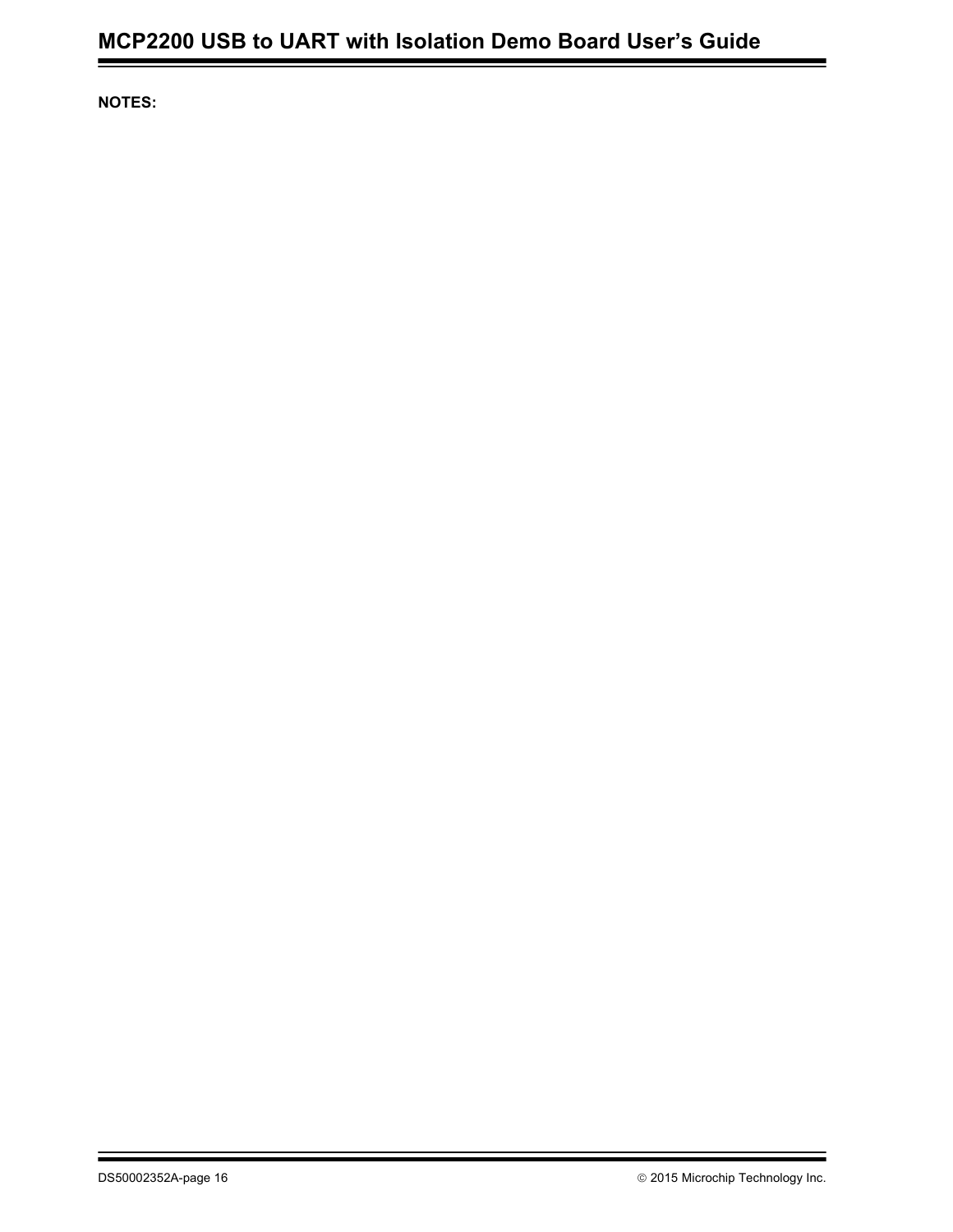

### <span id="page-16-2"></span>**Appendix A. Schematics and Layouts**

### <span id="page-16-1"></span><span id="page-16-0"></span>**A.1 INTRODUCTION**

This appendix contains the following schematics and layouts for the MCP2200 USB to UART with Isolation Demo Board:

- • [Board Schematic](#page-17-0)
- • [Board Top Copper and Silk](#page-18-0)
- • [Board Top Copper](#page-18-1)
- • [Board Bottom Copper](#page-18-2)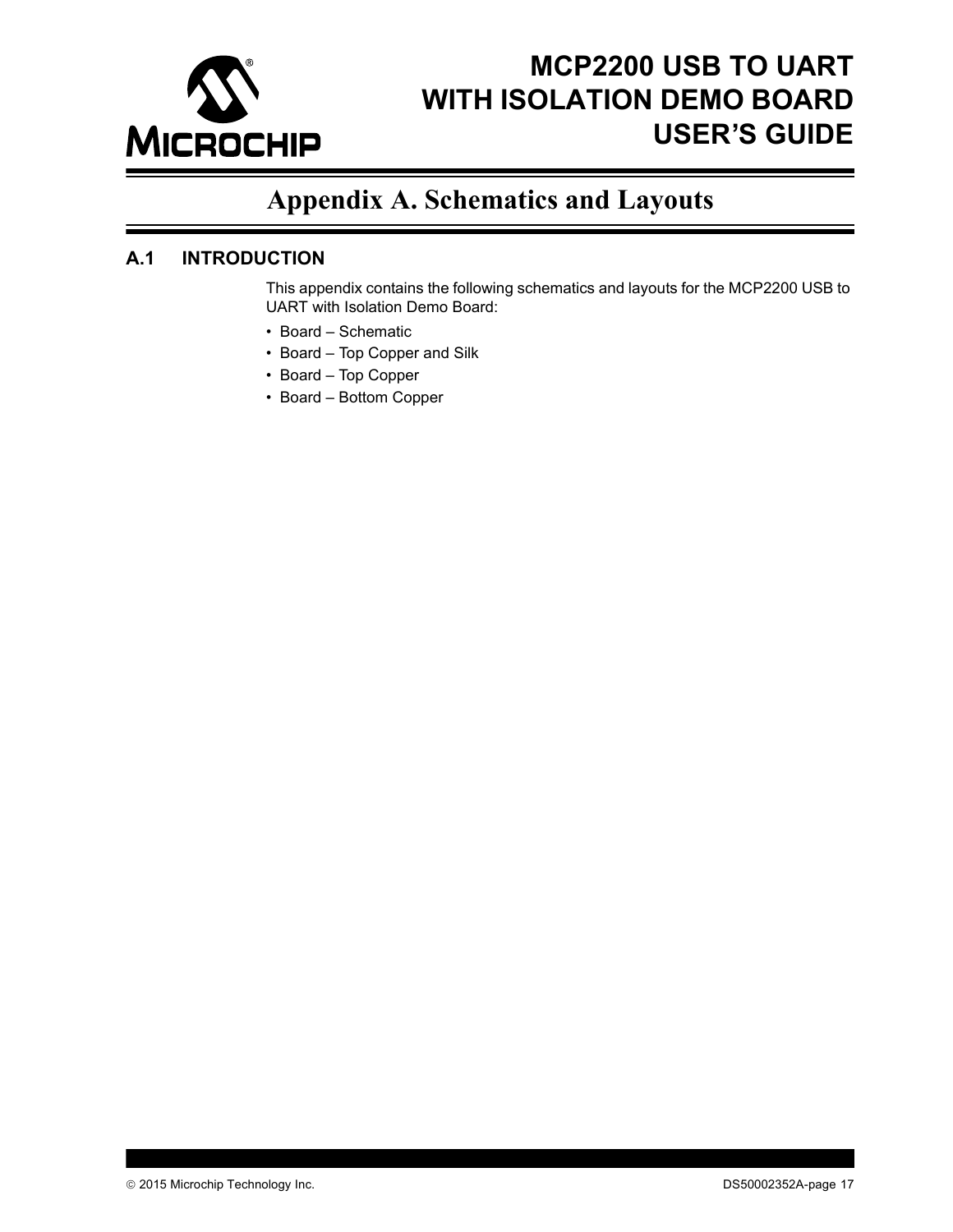<span id="page-17-0"></span>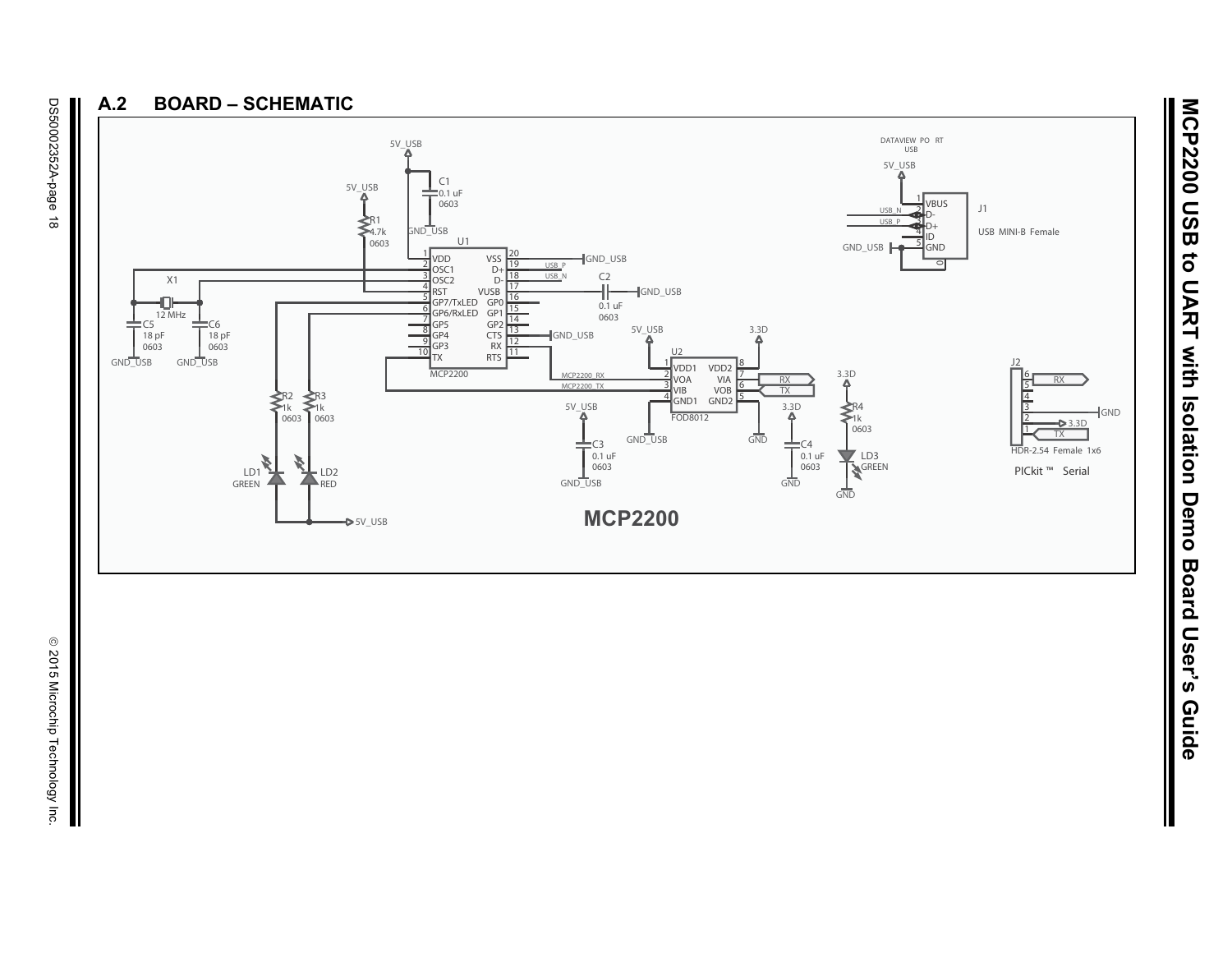### <span id="page-18-0"></span>**A.3 BOARD – TOP COPPER AND SILK**



<span id="page-18-1"></span>**A.4 BOARD – TOP COPPER** 



### <span id="page-18-2"></span>**A.5 BOARD – BOTTOM COPPER**

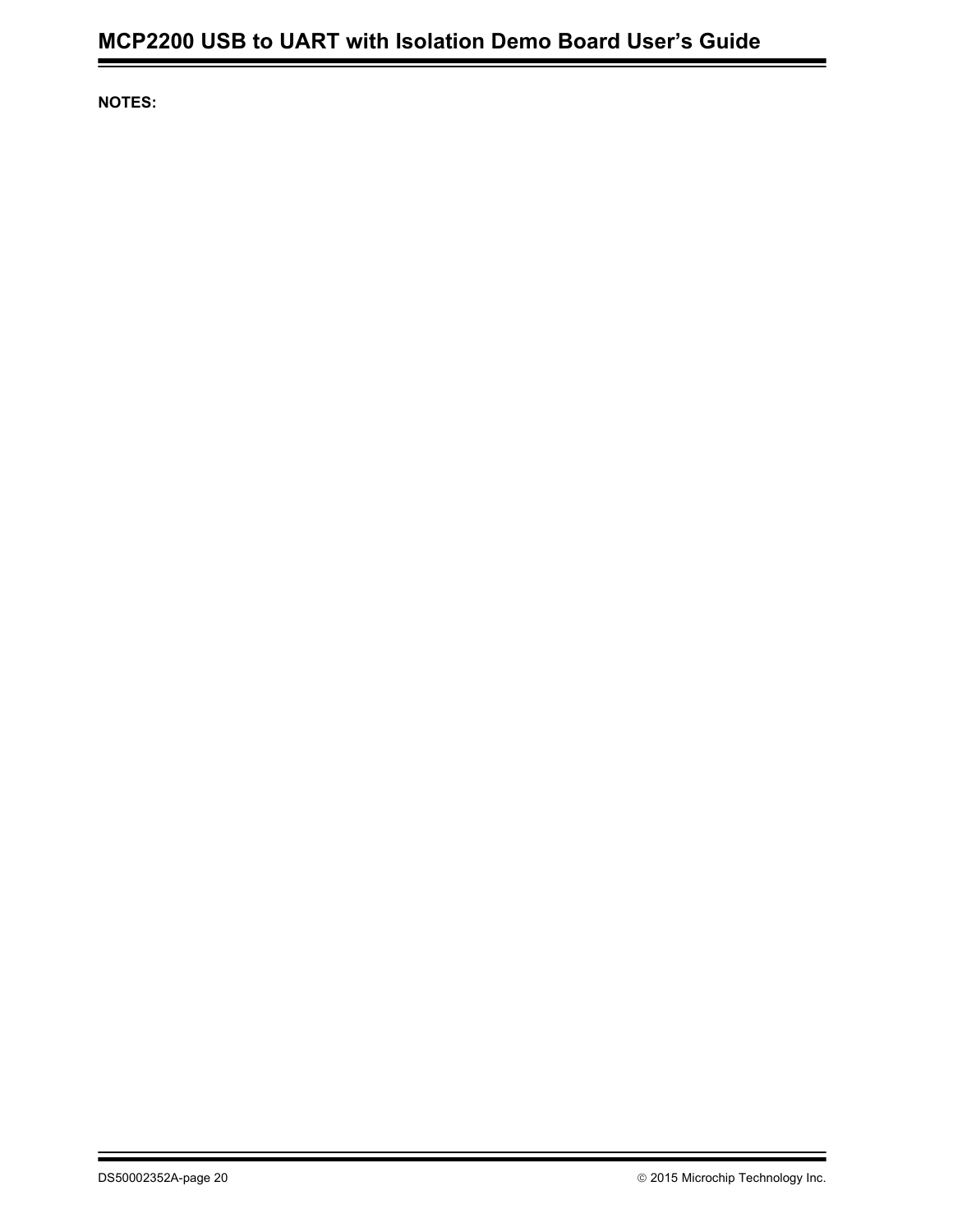

### <span id="page-20-1"></span>**Appendix B. Bill of Materials (BOM)**

| Qty            | Reference                                        | <b>DILL OF MATERIALS (DOM)</b><br><b>Description</b>       | <b>Manufacturer</b>                           | <b>Part Number</b>  |
|----------------|--------------------------------------------------|------------------------------------------------------------|-----------------------------------------------|---------------------|
|                |                                                  |                                                            |                                               |                     |
| $\overline{4}$ | C1, C2, C3, C4                                   | Cap. ceramic 0.1 µF 16V 10% X7R SMD<br>0603                | Samsung<br>Electro-Mechanics<br>America, Inc. | CL10B104KO8NNNC     |
| $\overline{2}$ | C5, C6                                           | Cap. ceramic 18 pF 50V 5% NP0 SMD 0603                     | Kemet <sup>®</sup>                            | C0603C180J5GACTU    |
| $\mathbf{1}$   | CBL1                                             | Mech. HW cable USB-A Male to Mini<br>USB-B Male 3 ft Black | Katerno                                       | 10UM-02103BK        |
| $\mathbf{1}$   | J <sub>1</sub>                                   | Conn. USB Mini-B Female SMD R/A                            | Hirose Electric Co.,<br>Ltd.                  | UX60-MB-5ST         |
| $\mathbf 1$    | J2                                               | Conn. HDR-2.54 Female 1x6 Gold TH R/A                      | <b>Sullins Connector</b><br>Solutions         | PPPC061LGBN-RC      |
| 2              | LD1, LD3                                         | Diode LED Green 2.2V 25 mA 10 mcd<br>Diffuse RAD 1.8 mm    | Kingbright Corp.                              | WP4060GD            |
| $\mathbf{1}$   | LD <sub>2</sub>                                  | Diode LED Red 1.85V 30 mA 200 mcd<br>Diffuse RAD 1.8 mm    | Kingbright Corp.                              | <b>WP4060SRD</b>    |
| 3              | M1, M2, M3                                       | Mech. HW stand-off LED T1-3/4 0.120"<br><b>Black</b>       | Bivar, Inc.                                   | LTM-120             |
| 1              | R <sub>1</sub>                                   | Res. TKF 4.7k 5% 1/10W SMD 0603                            | Yageo Corporation                             | RC0603JR-074K7L     |
| 3              | R <sub>2</sub> , R <sub>3</sub> , R <sub>4</sub> | Res. TKF 1k 5% 1/10W SMD 0603                              | Panasonic <sup>®</sup> - ECG                  | ERJ-3GEYJ102V       |
| 1              | U1                                               | <b>MCHP Interface USB UART</b><br>MCP2200-I/SS SSOP-20     | Microchip<br>Technology Inc.                  | <b>MCP2200-I/SS</b> |
| $\mathbf 1$    | U <sub>2</sub>                                   | IC Photo FOD8012 Bi-Dir 3.3V and 5V<br>SOIC-8              | Fairchild<br>Semiconductor <sup>®</sup>       | FOD8012             |
| 1              | X <sub>1</sub>                                   | Crystal 12 MHz 18 pF SMD HC49/US                           | Abracon <sup>®</sup><br>Corporation           | ABLS-12.000MHZ-B4-T |
| 1              | Enclosure                                        | <b>Custom Enclosure</b>                                    |                                               | N/A                 |

#### <span id="page-20-0"></span>**TABLE B-1: BILL OF MATERIALS (BOM)**

**Note 1:** The components listed in this Bill of Materials are representative of the PCB assembly. The released BOM used in manufacturing uses all RoHS-compliant components.